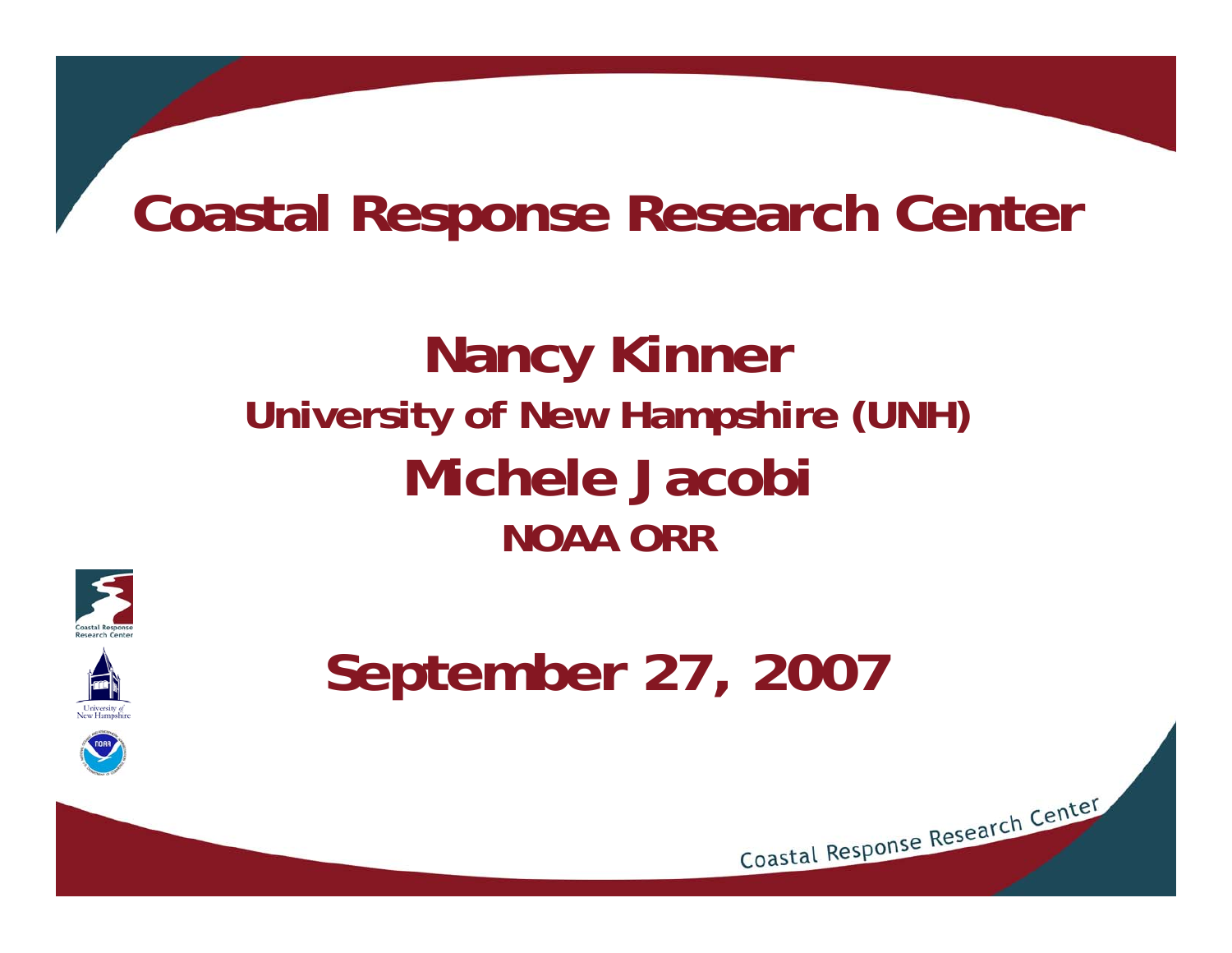## **Coastal Response Research Center (CRRC)**

- **CRRC is partnership between NOAA's Office of Response and Restoration (ORR) and University of New Hampshire**
- **CRRC Mission:**
	- **Develop new approaches to spill response and restoration through research/synthesis of information**
	- **Serve as a resource for ORR and NOAA**
	- **Serve as a hub for spill research, development, and technical transfer**
		- **Oil spill community (e.g., RRTs, internationally)**
	- **Conduct outreach to improve preparedness and response**

2

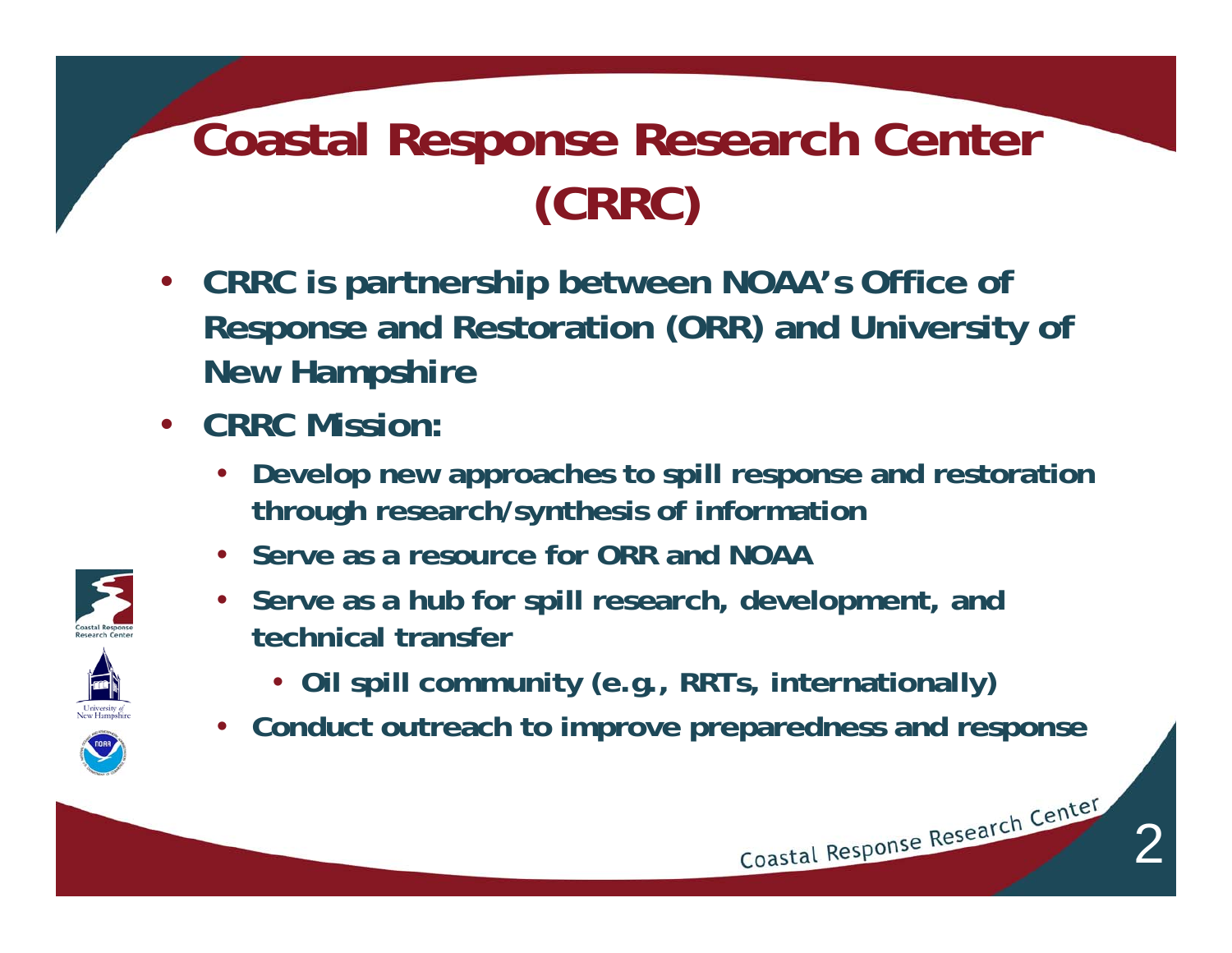## **Outreach Example: Portsmouth Harbor Response Initiative (PHRI)**

- **Example of Center interaction with other UNH/NOAA centers (e.g., Joint Hydrographic Center, CICEET, Environmental Data Collaborative)**
- **Broad integration across oil spill community (e.g., USCG, NOAA, state agencies, potential responsible parties)**



• **Integrated "modeling" approach to displaying incident information and providing validated data with GIS-based technology**

3

• **NOAA ORR detail at UNH for Michele Jacobi of Assessment and Restoration Division**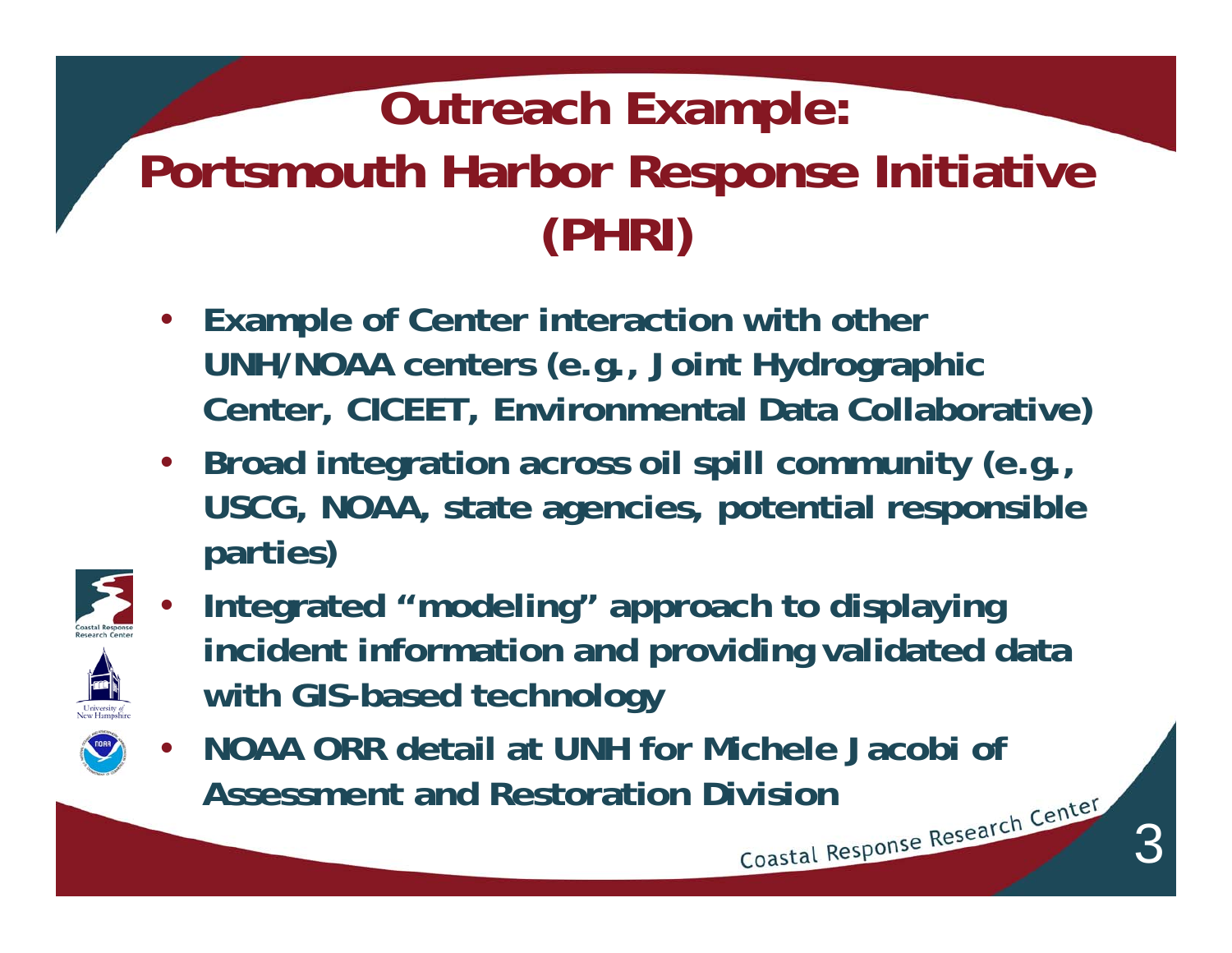## **What is GIS?**

• **Computer hardware and software system designed to collect, manipulate, analyze, and display spatially referenced data for solving complex resource issues.**

4



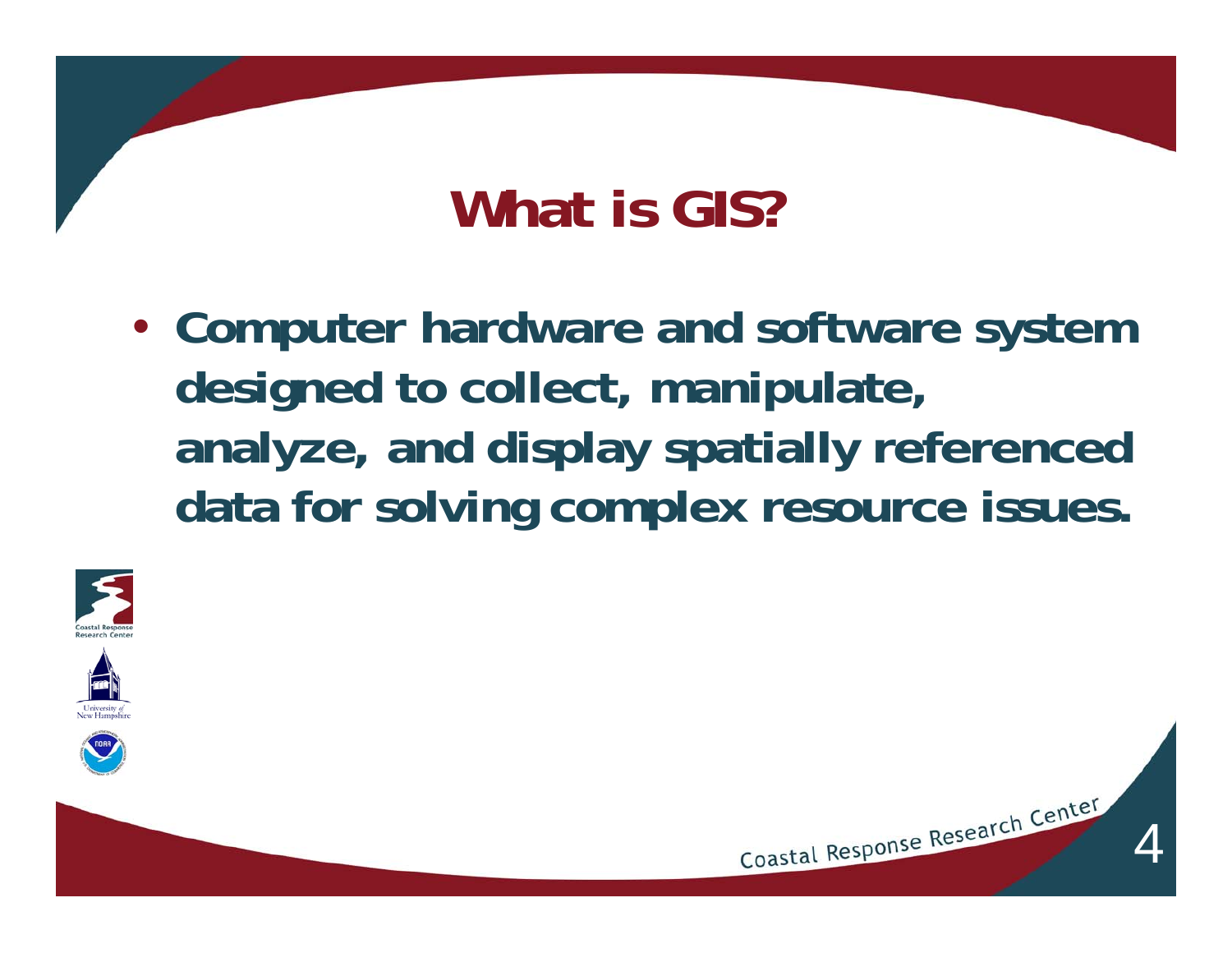#### **A Picture is Worth a Thousand Words…**



• **Diverse datasets can be interlaced on a single map to better visualize a the complex nature of an area**







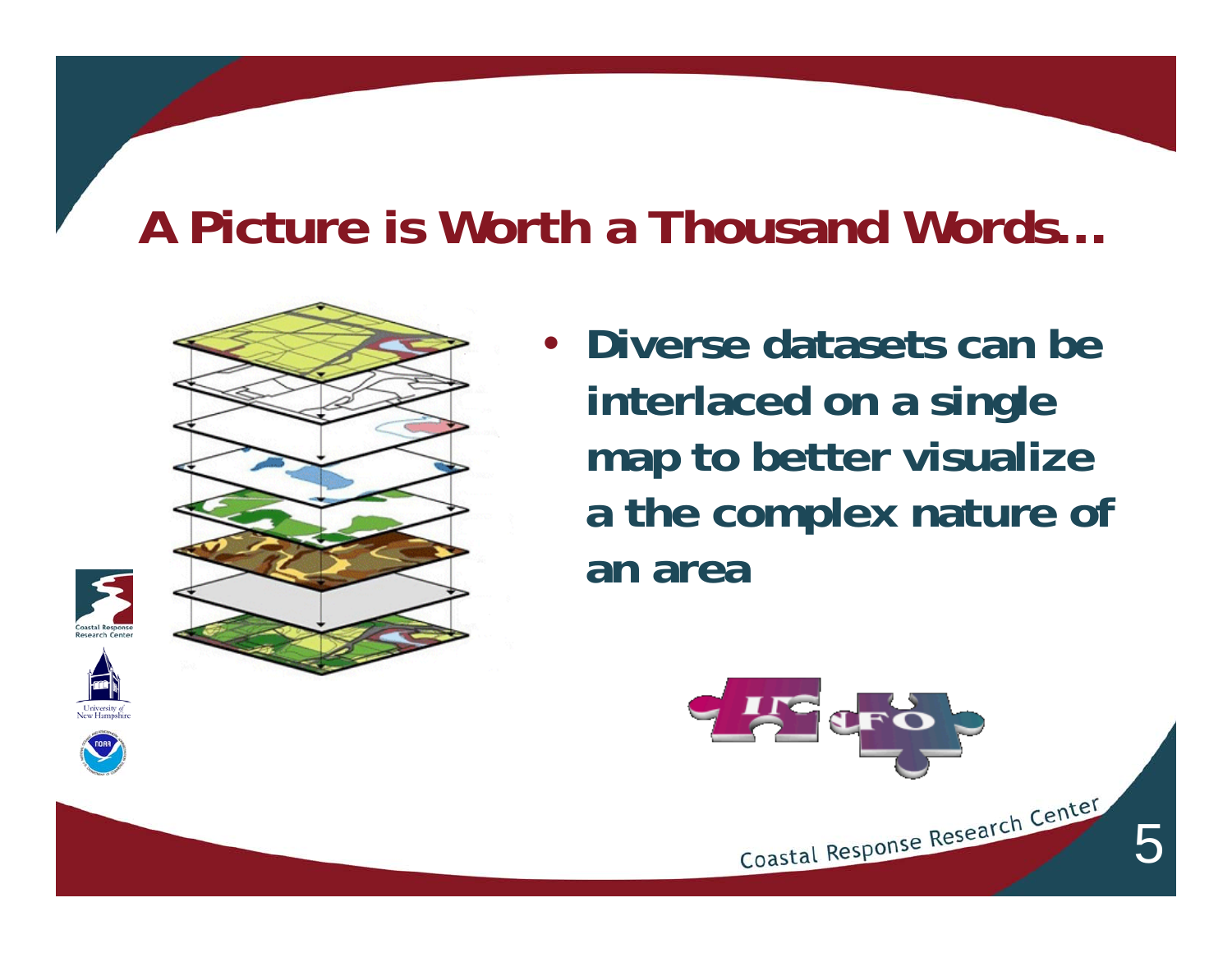## **Why Use a Web Based GIS Platform during a Response?**

- **Integrate and synthesize various types of info**
- **Provide a common operational picture for situational awareness**
- **Improve communication and coordination among responders and stakeholders**
	- **Visualization of a complex situation**



• **Provide resource managers with the information they need to make better informed decisions**

6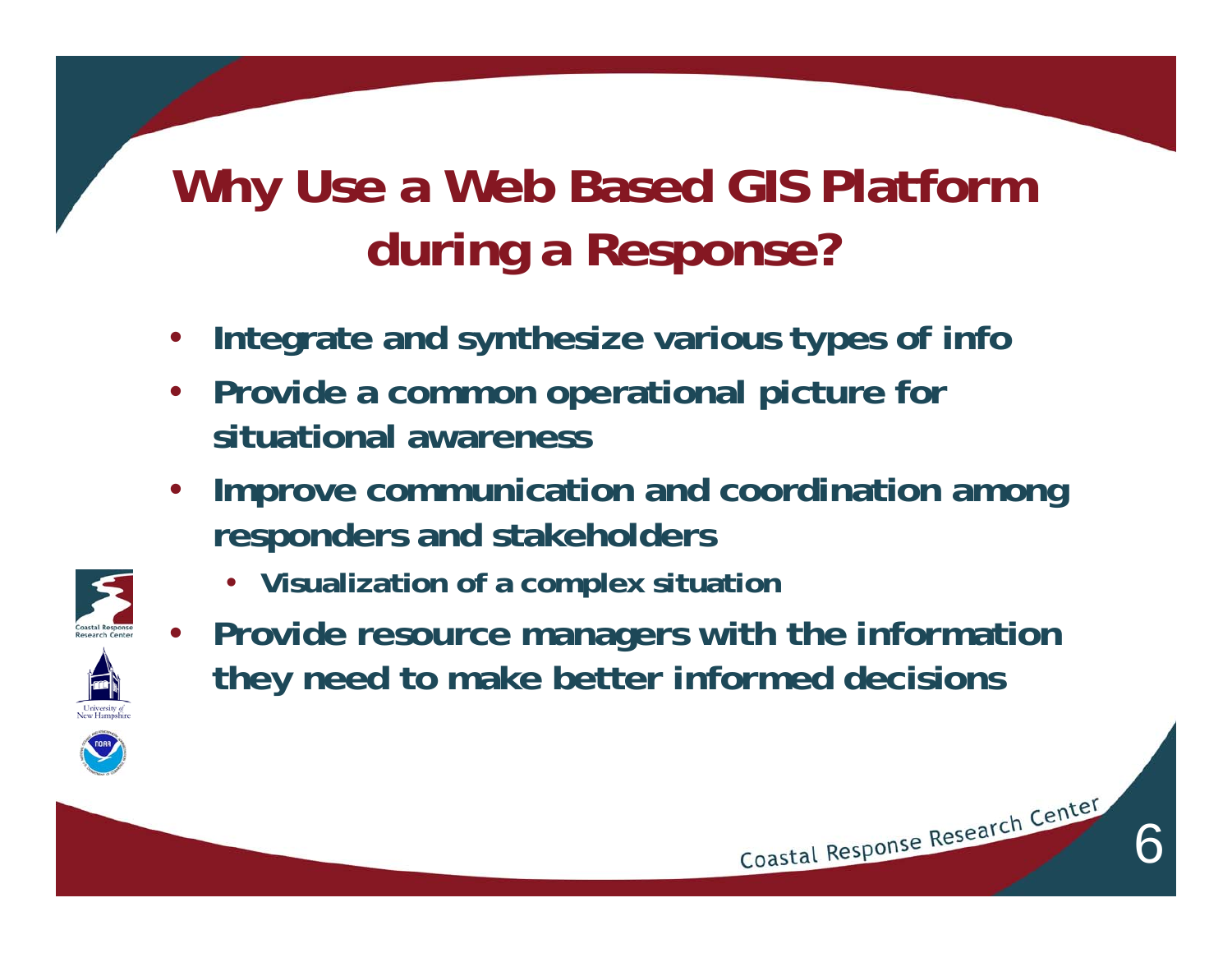## **Functional Web GIS Platform for Response**

• **Package data in a well-designed management, visualization, and analysis tool:**

7

- **Easily accessible field and command**
- **User friendly**
- **Quick to display**
- **Capable of real-time data display**
- **Simple to update/ download from**
- **Secure**

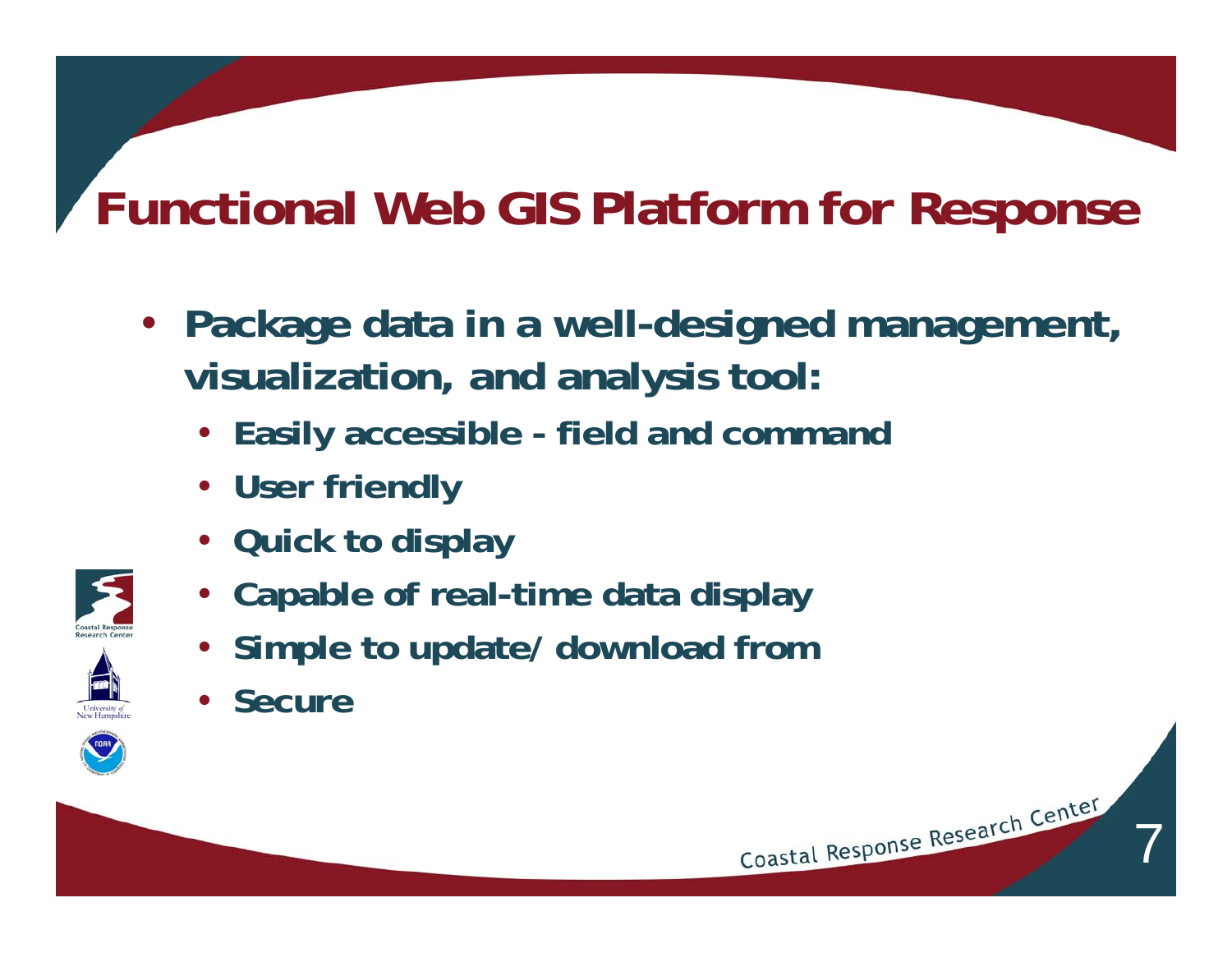## **Project Partners: Technical Advisers**

- **US Coast Guard**
- **US EPA**
- **NH DES**
- **ME DEP**
- **NH Fish and Game**
- **NH Coastal Manager**
- **NH Div. Emergency Services**



• **Piscataqua River Cooperative**

- **NOAA** 
	- **Emergency Response Div.**
	- **Coastal Services Center**
	- **Office Coast Survey**
	- **Weather Service**
	- **Gulf of ME Ocean Observing System**
- **UNH**
	- **JHC**
	- **CCOM**
	- **COOA**
	- **Research Computing**

Coastal Response Research Center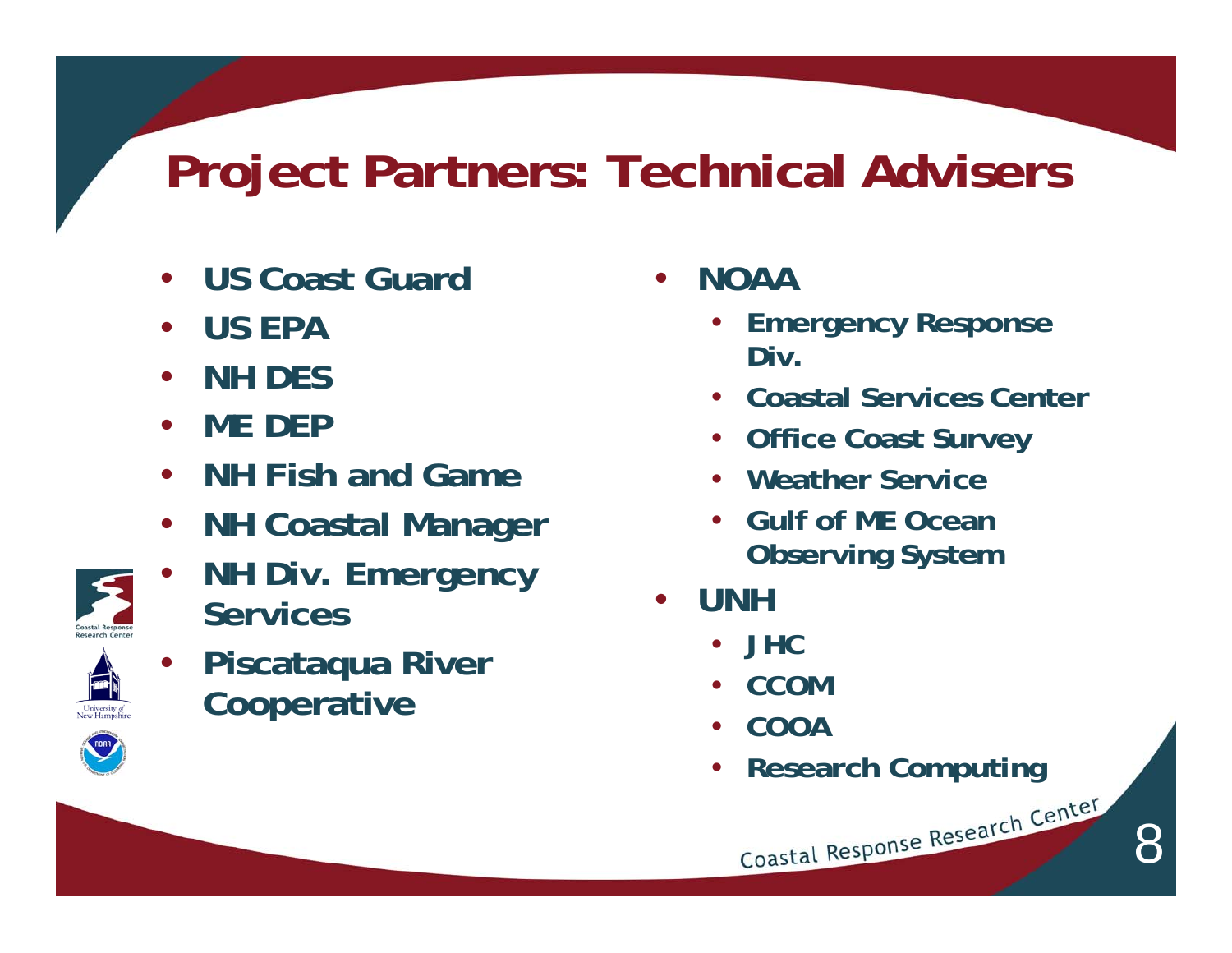## **Leveraging Existing Data Resources**

- **Environmental contaminant datasets, water quality monitoring sites, protected areas, restoration sites, etc.**
- **Habitat classifications and species distributions data**



• **Navigational - electronic navigation charts & scanned paper charts**

- **Meteorological observations**
- **Models trajectories/forecasts**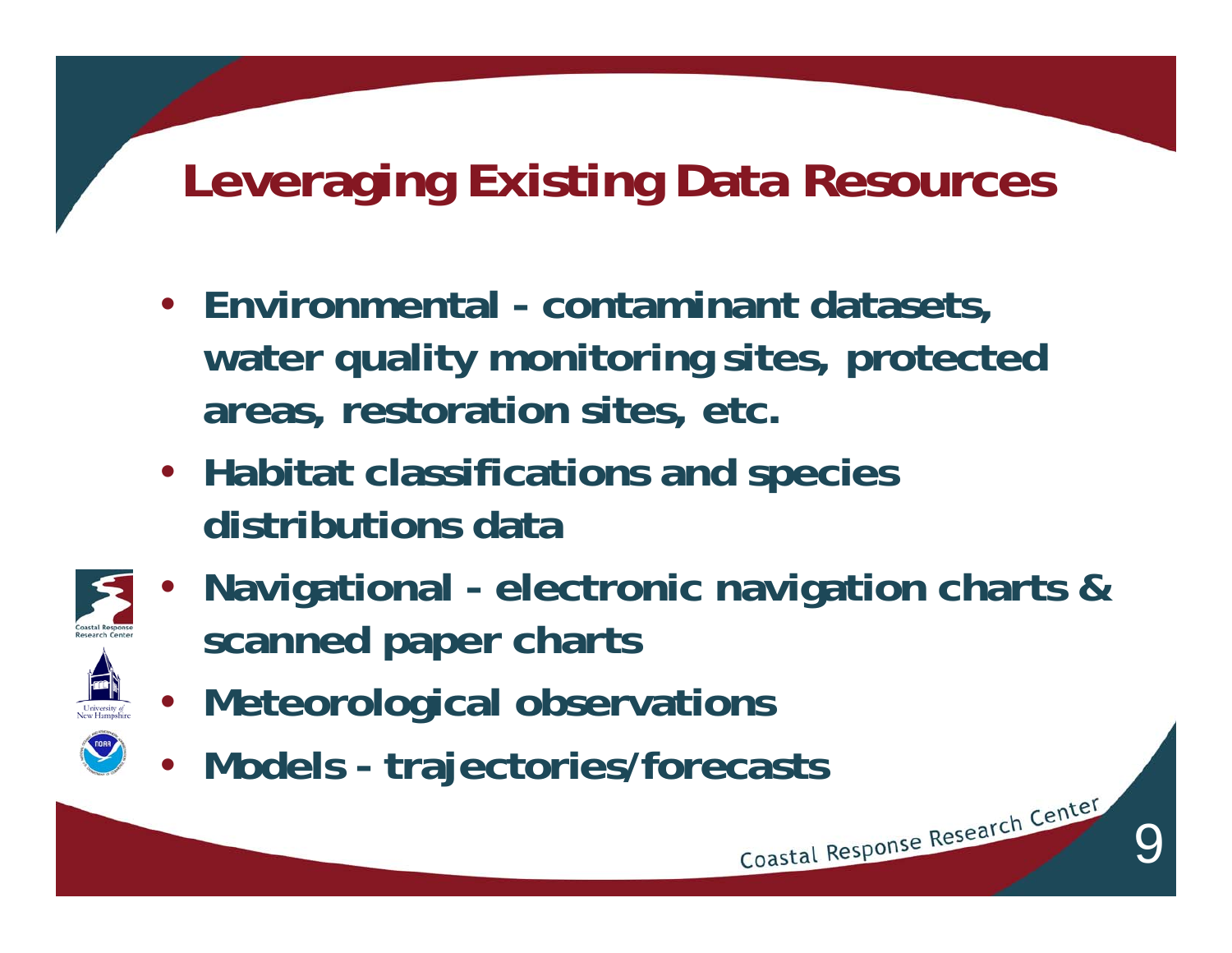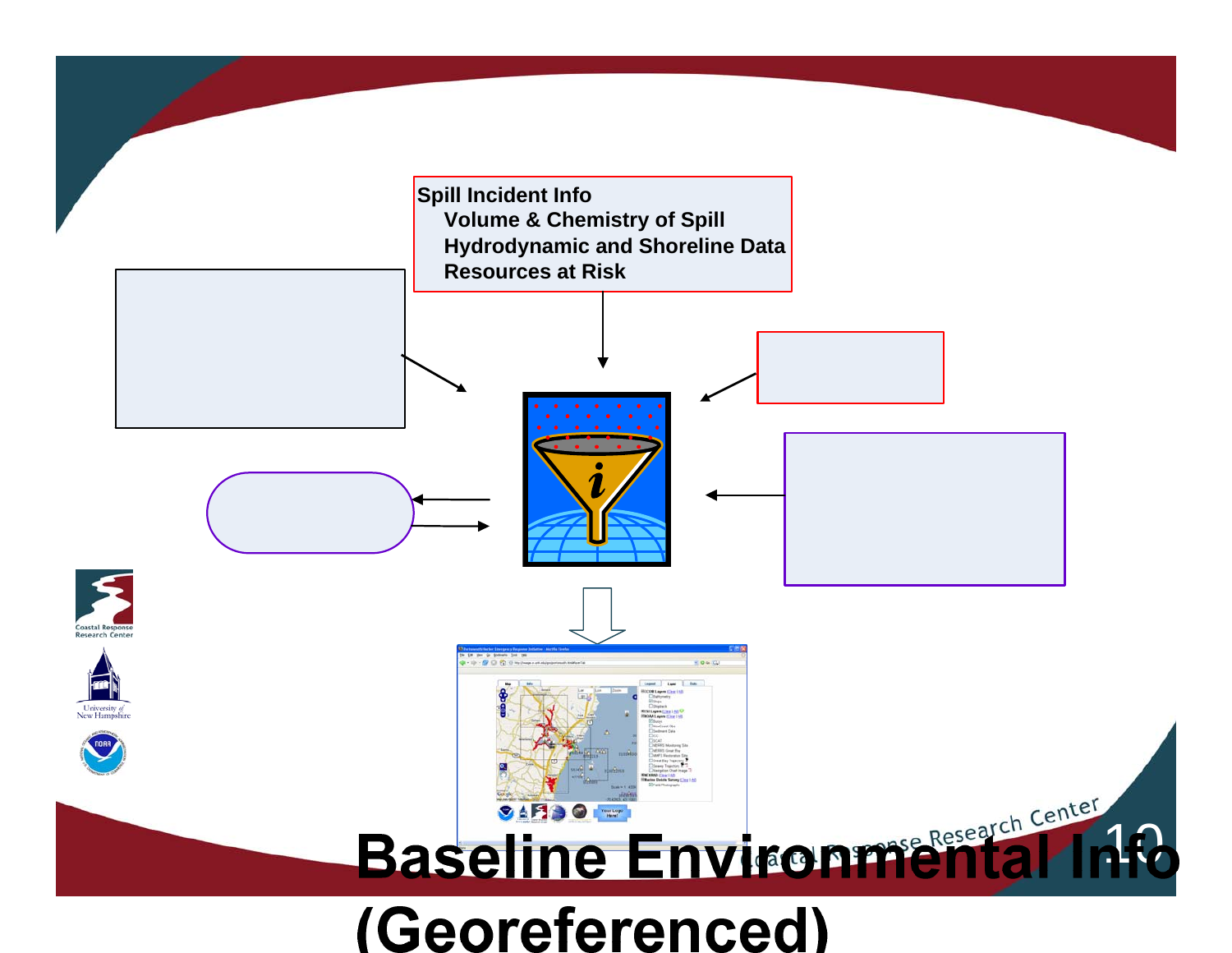## **What Has Been Compiled?**

- **Library of background data**
	- **Base maps- shoreline data, roads, etc.**
	- **Imagery**
	- **Navigational charts**
	- **Bathymetry surveys**
	- **Environmental Sensitivity Indices**
	- **Environmental monitoring sites**
	- **Weather observation buoys**
	- **Restoration sites**

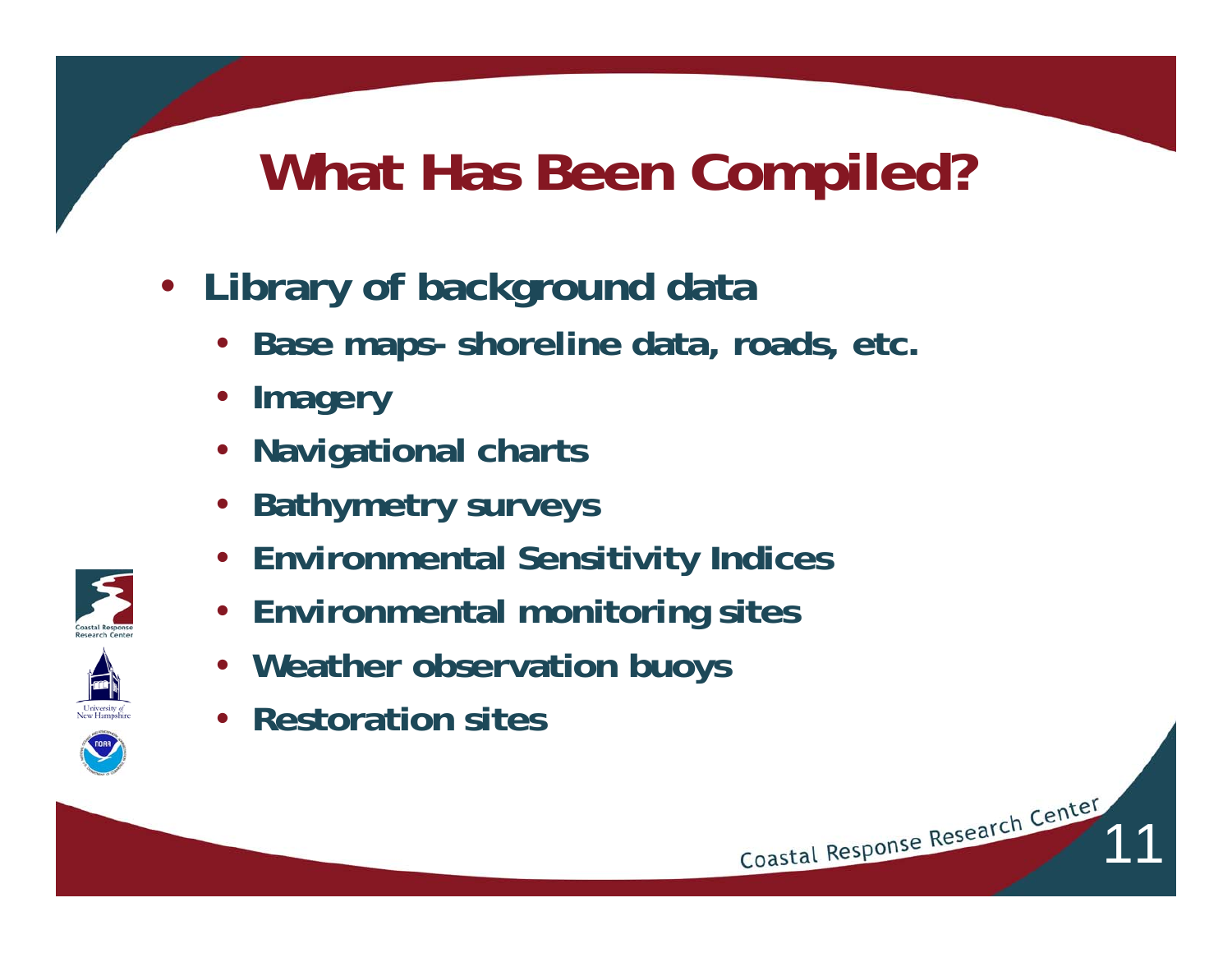## **What Can be Displayed?**

- **Real-time observations and monitoring data**
	- **Observation buoys What is being collected?**
	- **Re-direct to the data source**
- **Data links to documents and websites** 
	- **Restoration Project**
		- **Summary PDFs**
		- **Websites**



- **Field data & georeferenced photos**
	- **International Coastal Clean-up Surveys**

- **Specific data marine debris items**
- Photos collected during survey<br> **Expanding Survey**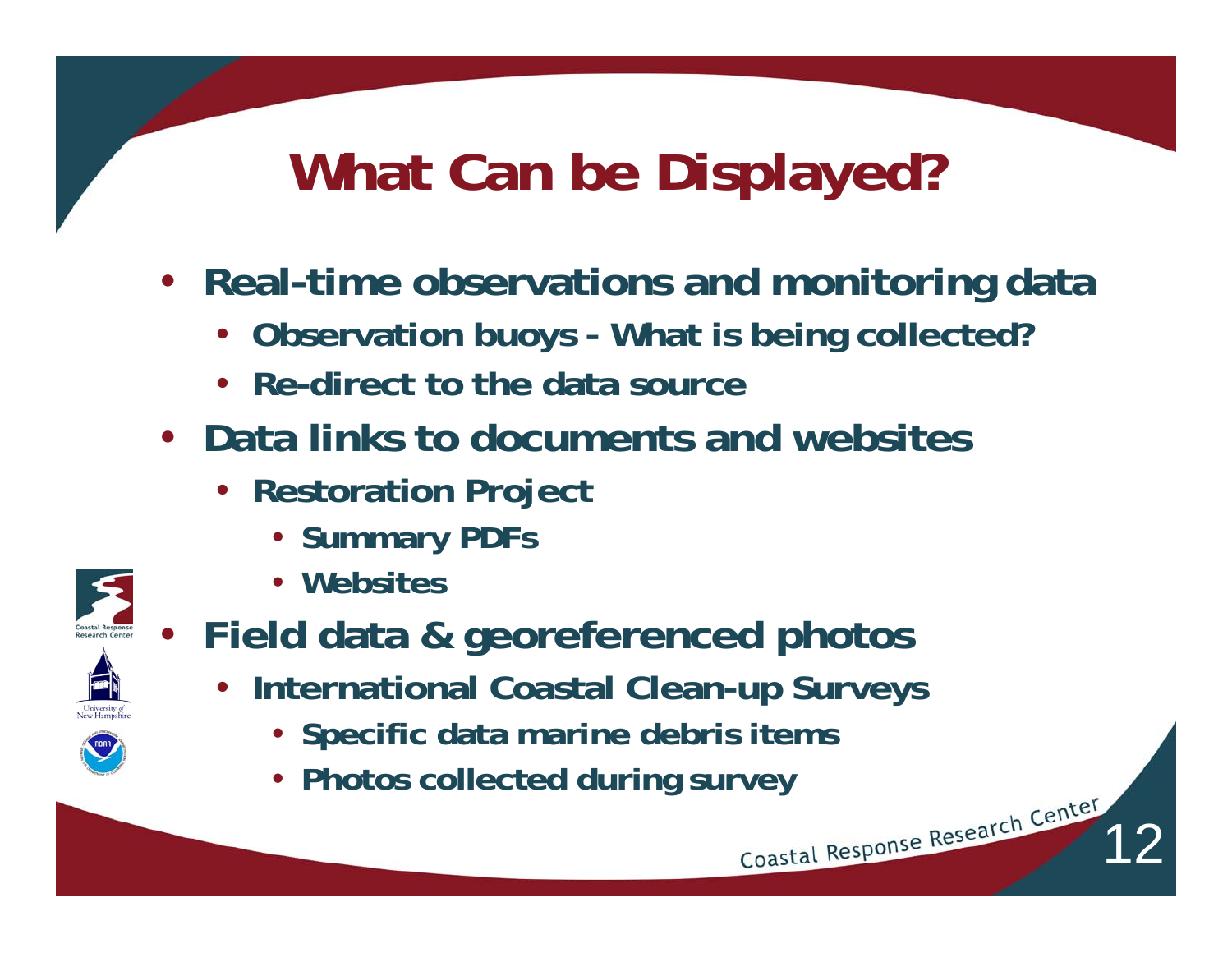## **How Does This Help in Spill Response?**

- **Hypothetical Spill**
	- **Uploaded trajectory movie display**
	- **Where did it hit relative to ESI layer? -See exact classification or download and print map -View data sources**
	- **Show results of Shoreline Cleanup and Assessment Team (SCAT) work**
	- **Visualize spill relative to ship traffic**
	- **Gather current weather observations from buoys**
	- **Display existing environmental contaminant data**

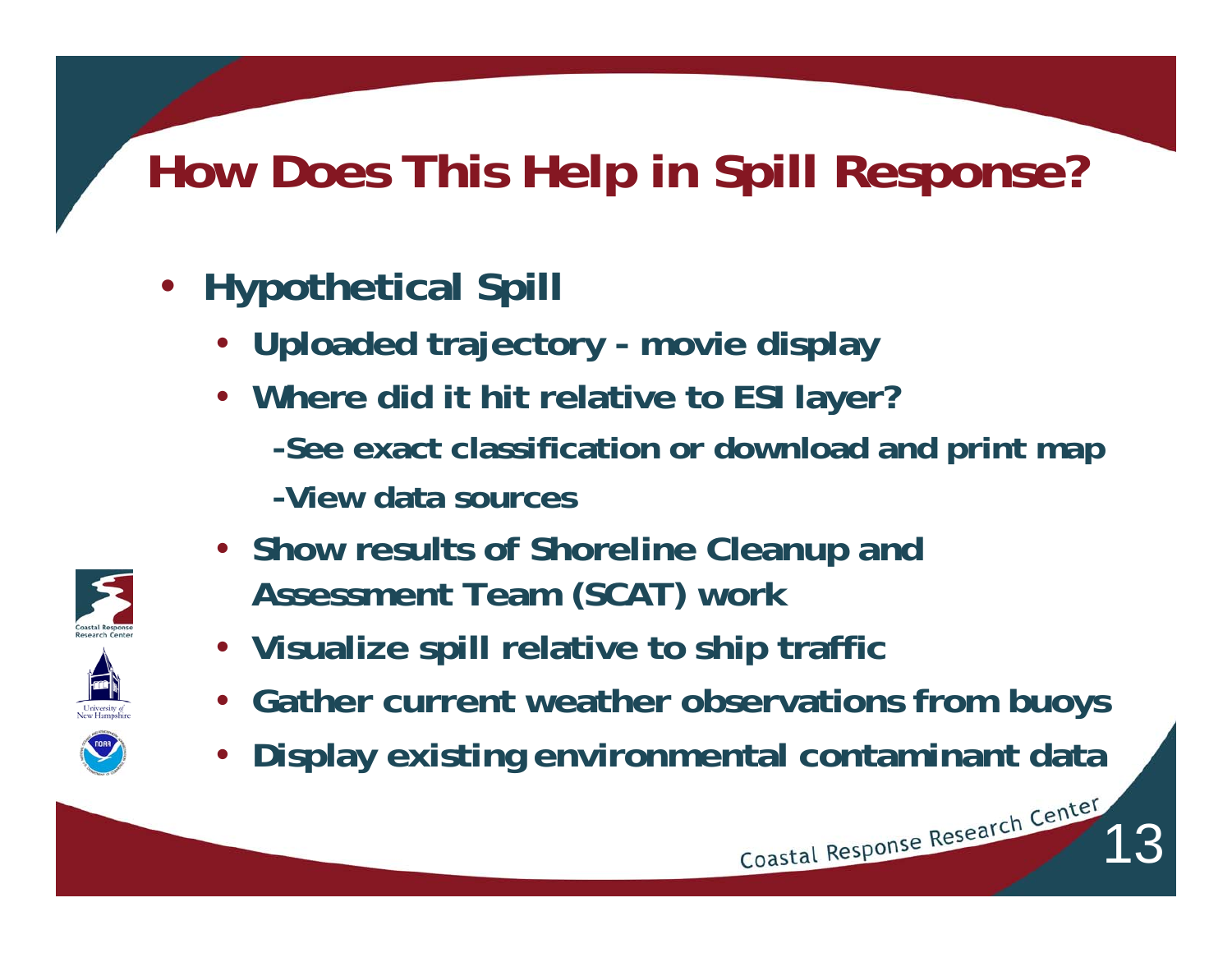## **Access the Prototype Online at:**

**http://www.crrc.unh.edu/workshops/phri/index.htm**





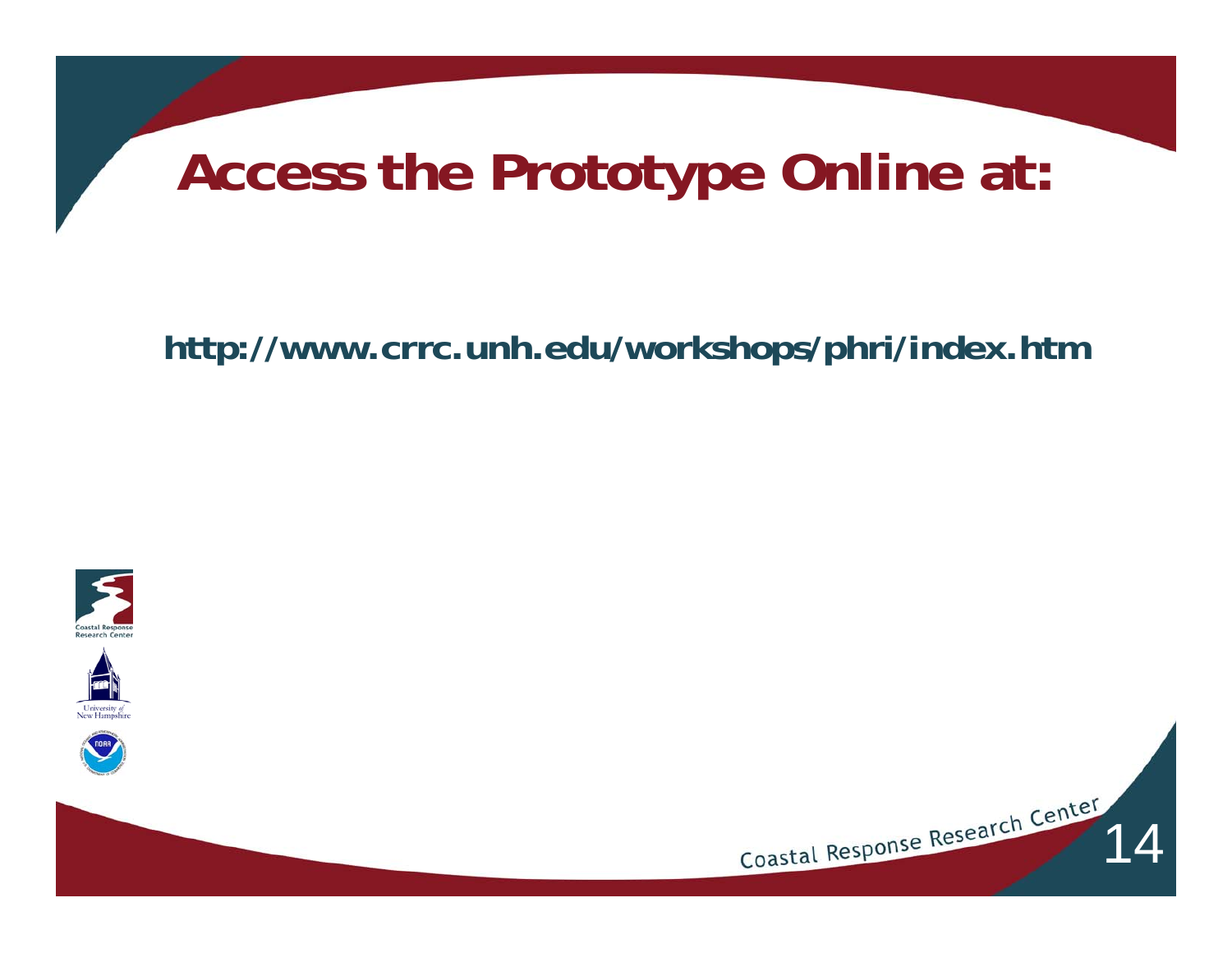# **Coastal Response Research Center**

## **www.crrc.unh.edu**



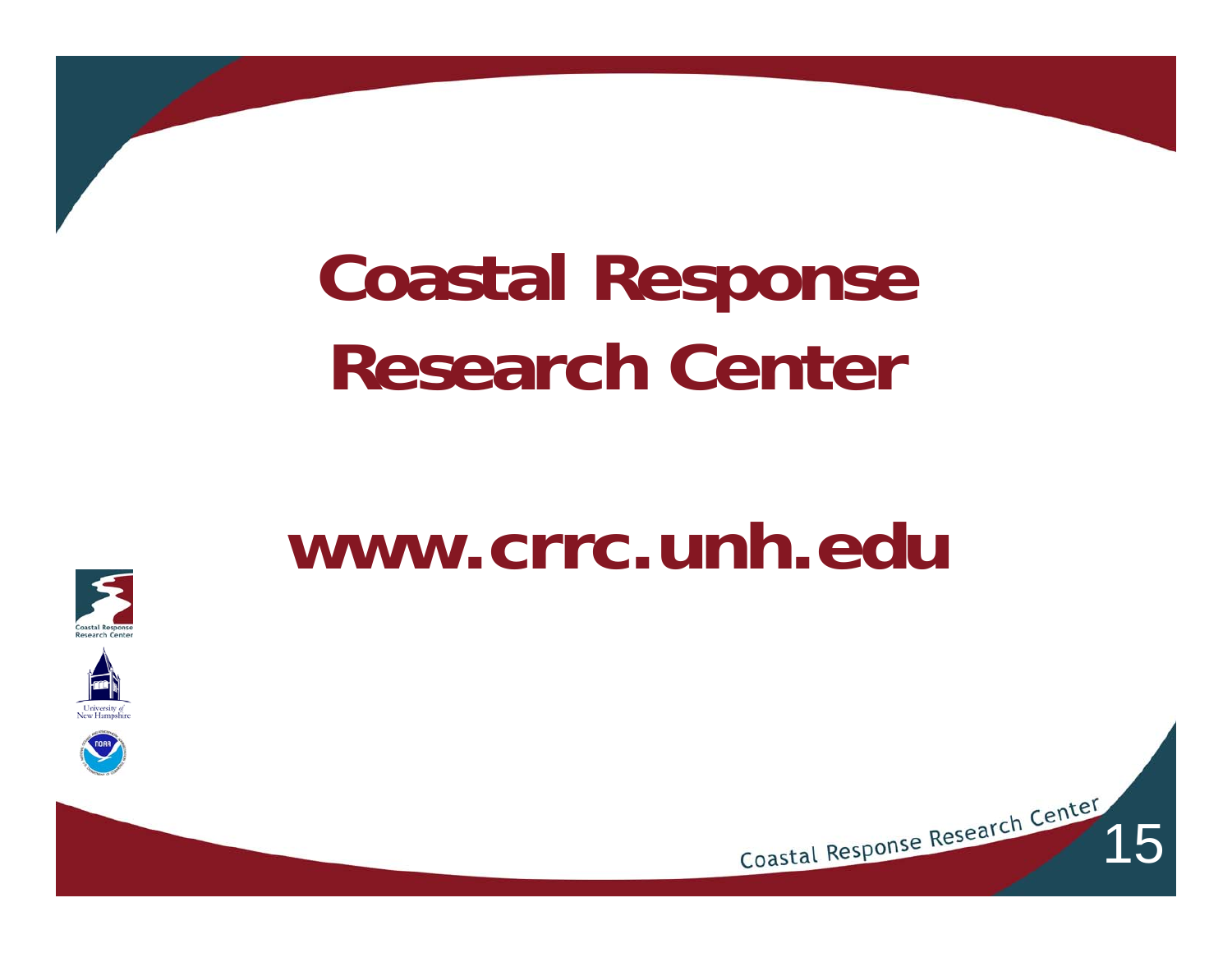- **Assist with spill preparedness** 
	- **Display jurisdictional boundaries, specially regulated areas, areas of socio-economic importance**



- **Access points for cleanup**
- **Staging areas and command centers**
- **Regional documentation, points of contact, etc.**

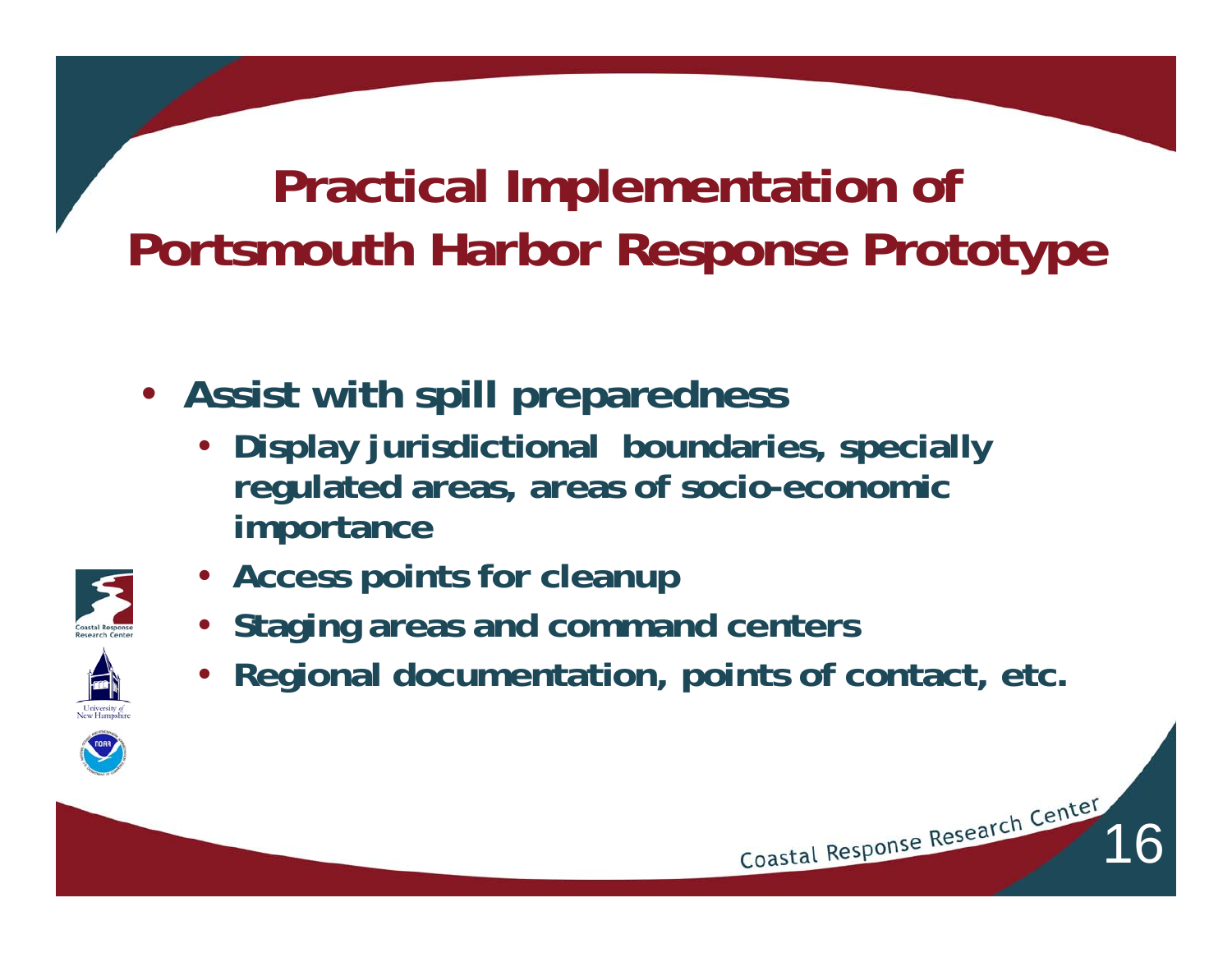- **Assist in coordinating response efforts**
	- **Visualize magnitude and extent**
	- **Triage sites for action**
	- **Track progress of clean-up**
	- **Access real-time data**
	- **Upload data from the field and access forms**

17

• **Increase communication**

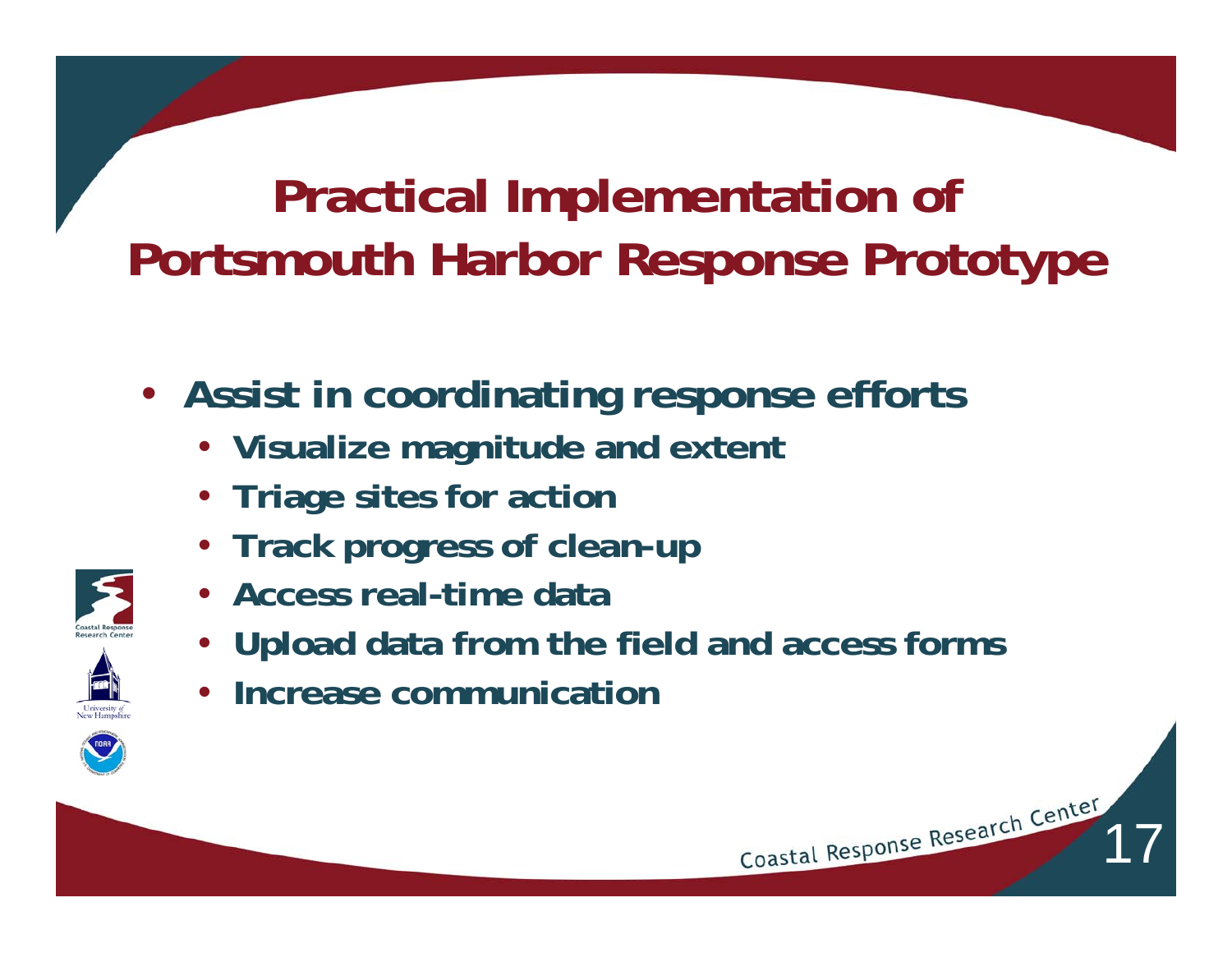- **Define the extent of potential impacts**
	- **General habitat and land use information**
	- **Areas of biological significance haul outs, rookeries, nesting grounds, essential or critical habitat**



- **Species-specific data biological resources in the region - threatened or endangered?**
- **Where is there current monitoring data**